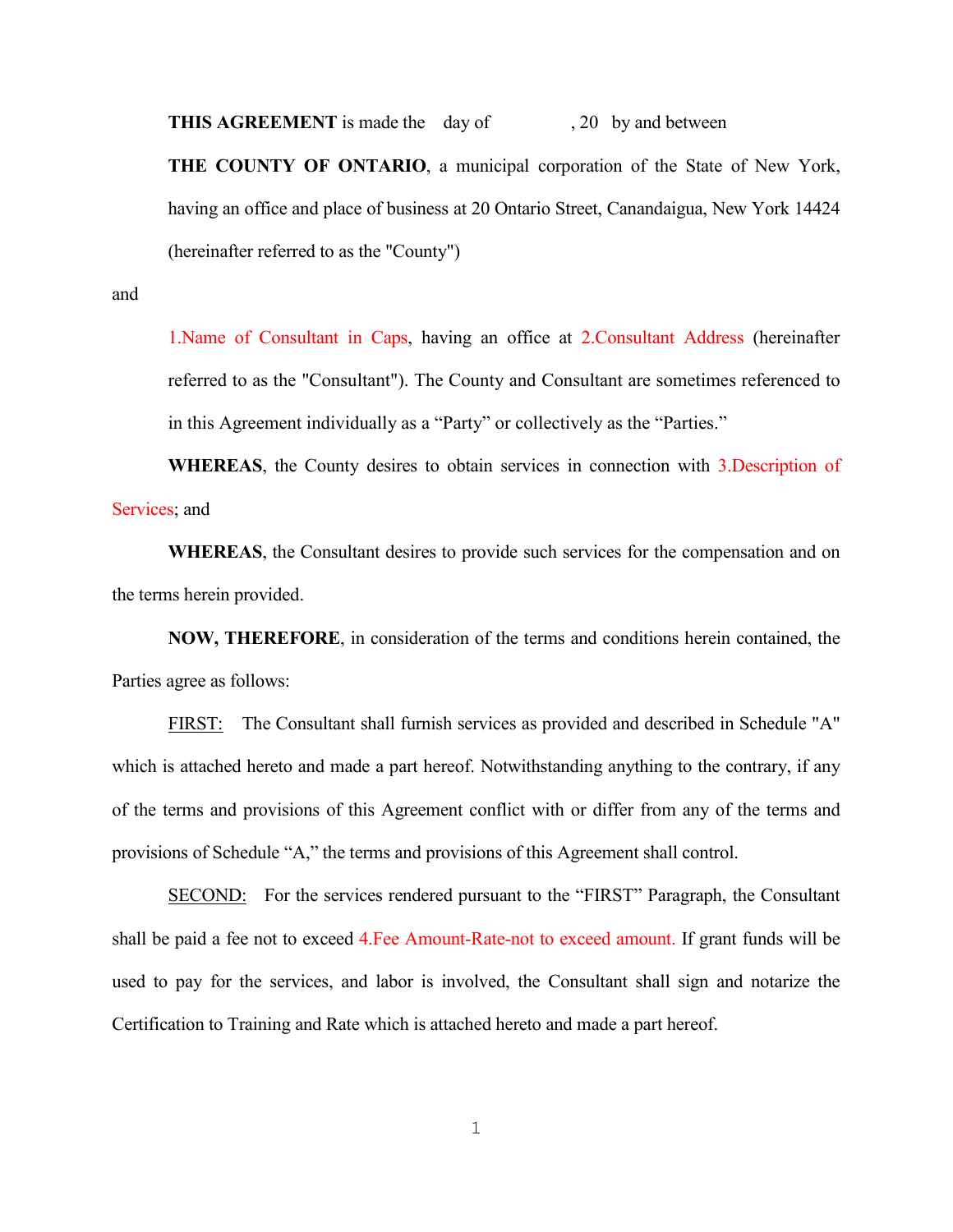Any and all requests for payment to be made, including any request for partial payment made in proportion to the work completed, shall be submitted by the Consultant on properly executed claim forms of the County and paid only after approval by the County. In the event that the next succeeding paragraph has been marked to indicate that retainage is required, all payments shall be subject to a 5% retainage which shall be held by the County until released upon completion of each project phase as provided herein. In no event shall final payment or release of retainage be made to the Consultant prior to completion of all services, the submission of all reports and the approval of same by the County.

Retainage required:  $\square$  Yes

 $\square$  No

Except as otherwise expressly stated in this Agreement, no payment shall be made by the County to the Consultant for out of pocket expenses or disbursements made in connection with the services rendered or the work to be performed hereunder.

Prior to the making of any payments hereunder, the County may, at its option, audit such books and records of the Consultant as are reasonably pertinent to this Agreement to substantiate the basis for payment and compliance with the terms of this Agreement. The County will not withhold payment pursuant to this paragraph for more than thirty (30) days after payment would otherwise be due pursuant to the provisions of the "SECOND" paragraph, but the County shall not be restricted from withholding payment for cause found in the course of such audit or because of failure of the Consultant to cooperate with such audit. The County shall, in addition, have the right to audit such books and records subsequent to payment, if such audit is commenced within one year following termination of this Agreement.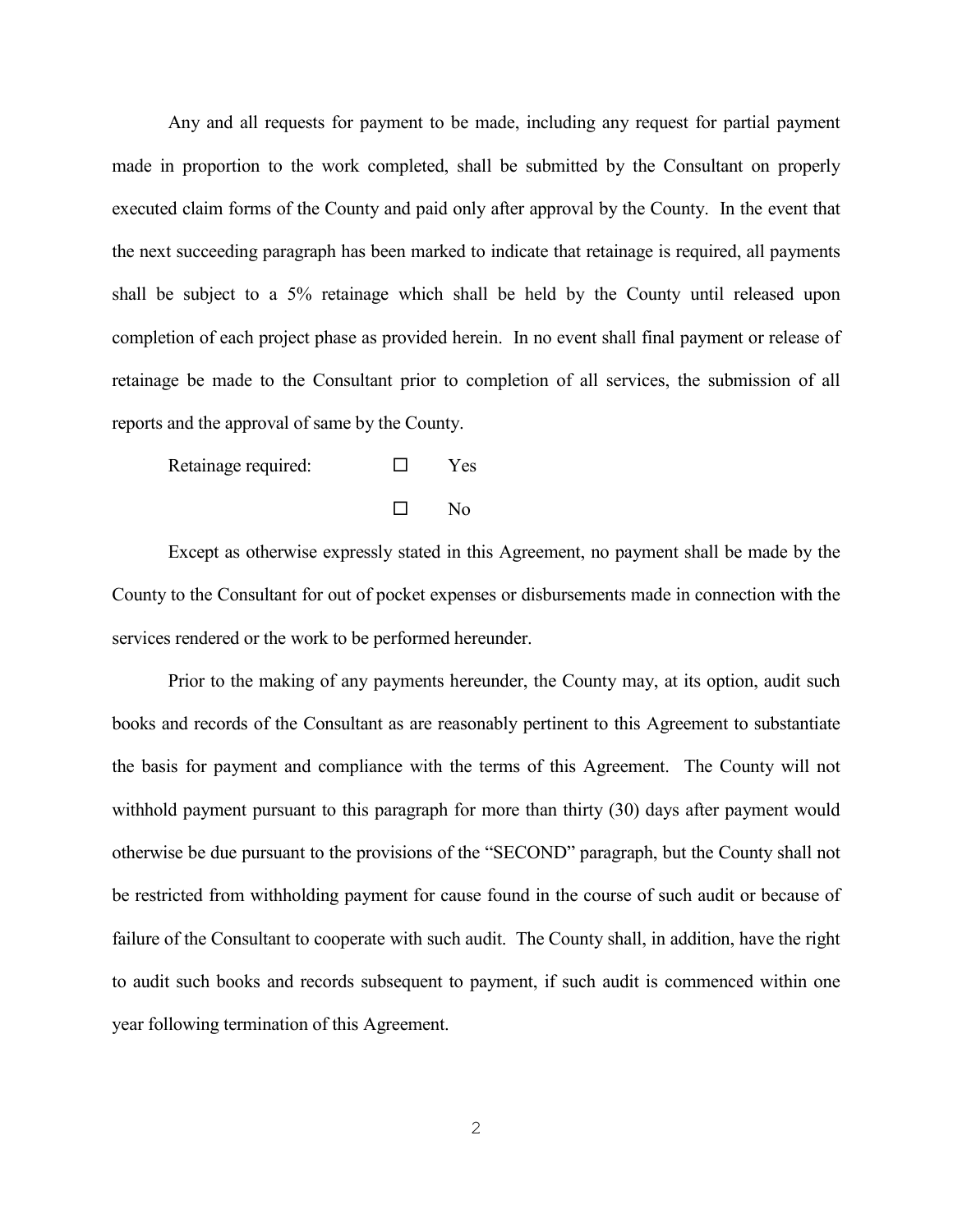THIRD: This Agreement shall commence on 5.Commencement Date and shall terminate on 6.Completion Date except as extended by the County in writing and if required, duly approved by the County's Board of Supervisors.

FOURTH: The Consultant shall issue progress reports to the County as the County may direct and shall immediately inform the County in writing of any cause for delay in the performance of the Consultant's obligations under this Agreement.

FIFTH: The County, upon thirty (30) days' notice to the Consultant, may terminate this Agreement in whole or in part when the County deems it to be in its best interest, whether with or without cause. In such event, the Consultant shall be compensated and the County shall be liable only for payment for services rendered under this Agreement up to the effective date of termination.

In the event of a dispute as to the value of the services rendered by the Consultant prior to the effective date of termination, it is understood and agreed that the County shall determine the value of such services rendered by the Consultant. Such reasonable and good faith determination shall be accepted by the Consultant as final.

In the event the County determines that there has been a material breach by the Consultant of any of the terms of this Agreement and such breach remains uncured for five (5) days after service on the Consultant of written notice thereof, the County, in addition to any other right or remedy it might have, may terminate this agreement and the County shall have the right, power and authority to complete the services provided for in this Agreement, or contract for their completion, and any additional expense or cost of such completion shall be charged to and paid by the Consultant. Service of notice hereunder shall be effective on the date of mailing.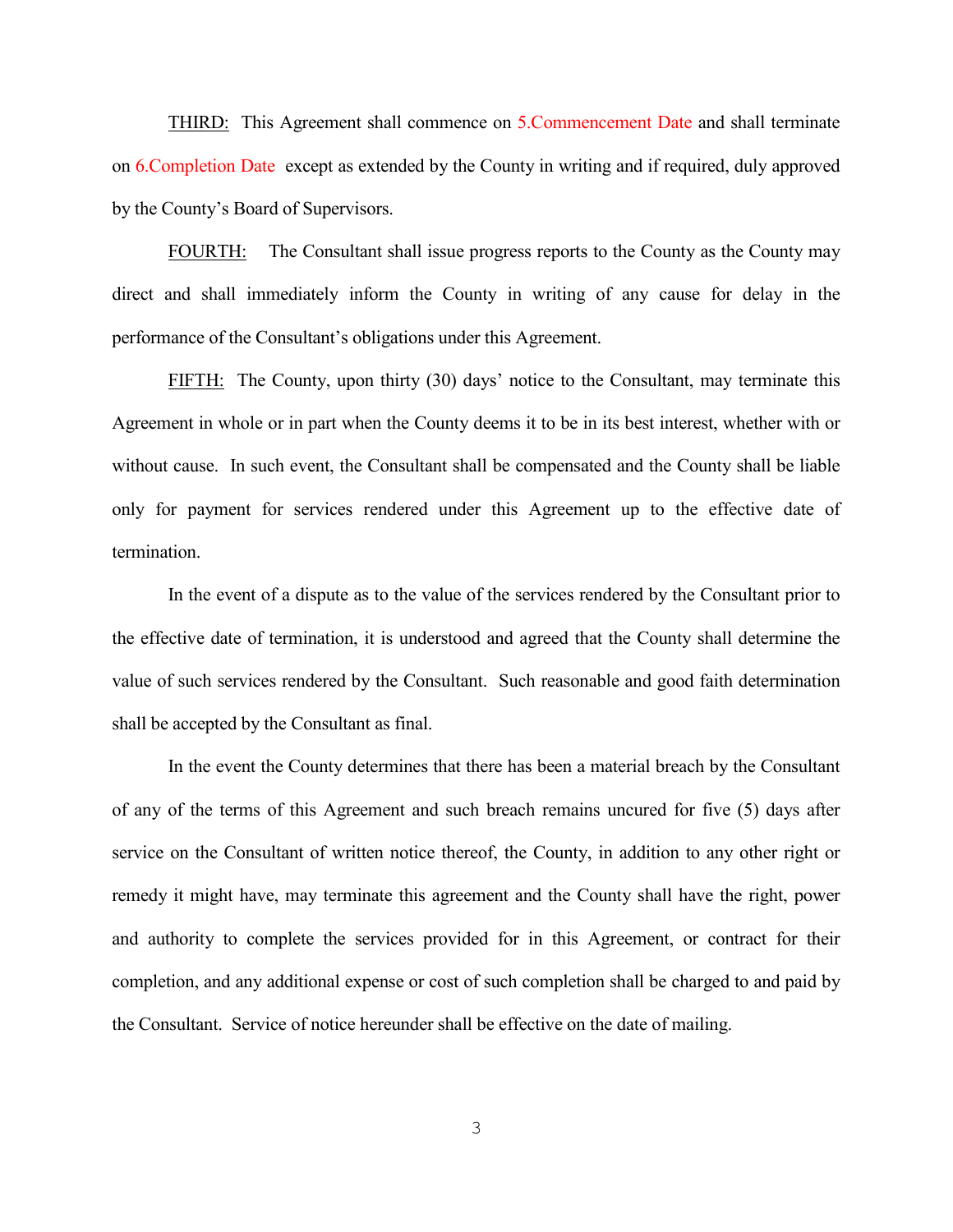SIXTH: All original records compiled by the Consultant in completing the work described in this Agreement, including but not limited to written reports, studies, drawings, blueprints, negatives of photographs, computer printouts, graphs, charts, plans, specifications and all similar recorded data, shall become and remain the property of the County. The Consultant may retain copies of such records for its own use.

SEVENTH: Any purported delegation of duties or assignment of rights under this Agreement, or any other agreement to fulfill this Agreement, is void without the prior express written consent of the County. Every subcontract shall provide that the subcontractor(s) are subject to all terms and conditions set forth in this Agreement. All work performed by a subcontractor shall be deemed to be work performed by the Consultant and the Consultant shall be fully liable directly to the County for any losses, damages, claims, attorneys' fees and costs arising from the activities of its subcontractor(s).

EIGHTH: The Consultant agrees that it has no interest and will not acquire any interest, direct or indirect, that would conflict in any manner or degree with the performance of the services and duties hereunder. The Consultant further agrees that, in the performance of this Agreement, no person having any such interest shall be employed by it. Conflict of interest shall include, but not be limited to, when an individual is employed with the County.

The Consultant represents and warrants that it has not employed or retained any person, other than a bona fide full time salaried employee working solely for the Consultant to solicit or secure this Agreement, and that it has not paid or agreed to pay any person (other than payments of fixed salary to a bona fide full time salaried employee working solely for the Consultant) any fee, commission, percentage, gift or other consideration, contingent upon or resulting from the award or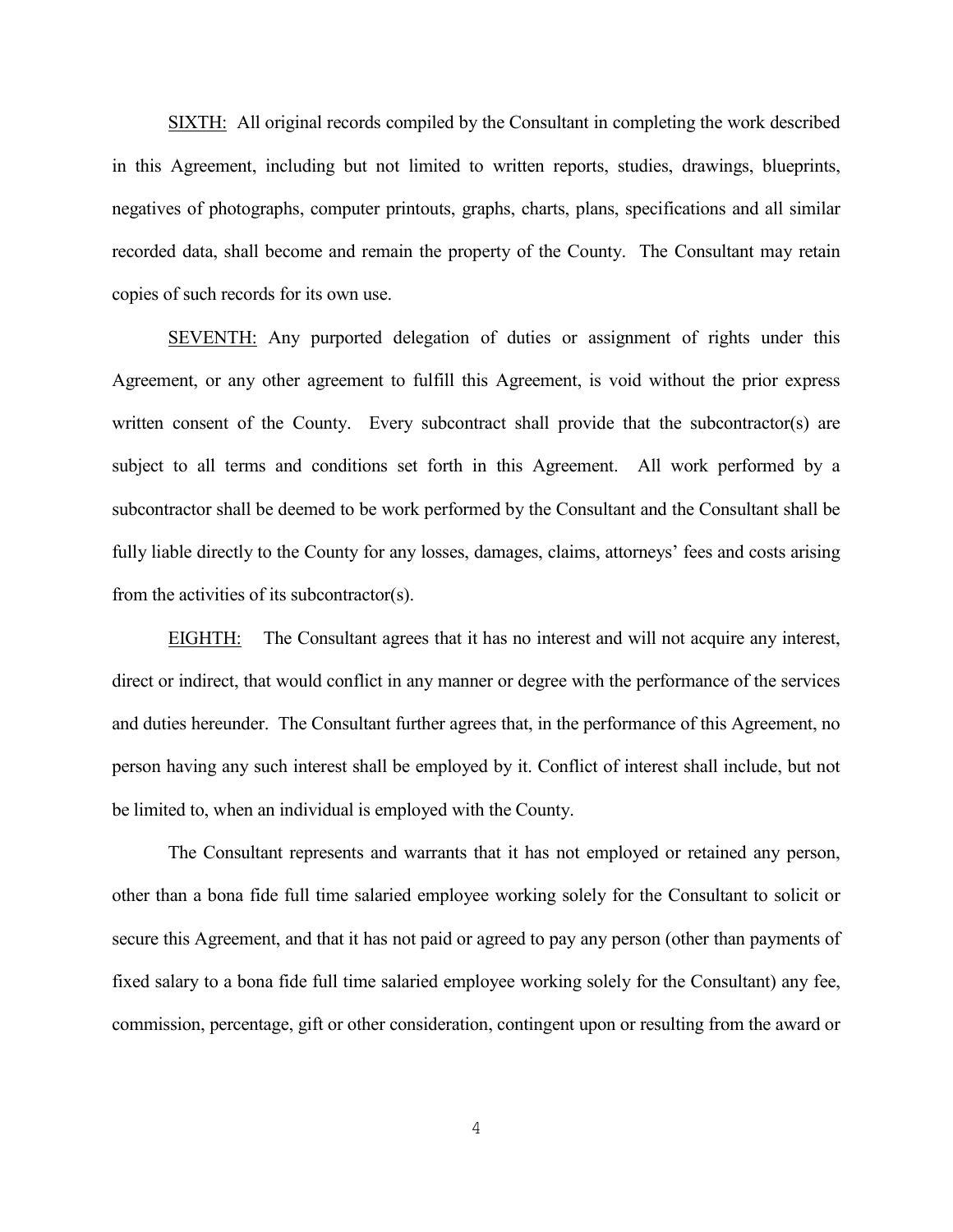making of this Agreement. For the breach or violation of this provision, without limiting any other rights or remedies to which the County may be entitled or any civil or criminal penalty to which any violator may be liable, the County shall have the right, in its discretion, to terminate this Agreement without liability, and to deduct the contract price, or otherwise to recover, the full amount of such fee, commission percentage, gift or consideration.

NINTH: The Consultant expressly understands and agrees that the Consultant is and shall in all respects be considered an independent Consultant. The Consultant, its employees, partners, associates, subcontractors, subconsultants and any others employed or retained by the Consultant to render services hereunder, are not and shall not hold themselves out nor claim to be an officer or employee of the County, nor make claim to any rights accruing thereto, including but not limited to Workers Compensation, Unemployment Benefits, Social Security or retirement plan membership or credit. Further, Consultant, by virtue of his/her independent contractor status, shall under no circumstance constitute an employee of the County for purposes of the Affordable Care Act, shall not be entitled to any subsidy or credit in connection with this Agreement, and agrees if the County were to be assessed a penalty related to this Agreement that Consultant will defend and indemnify the County for any said penalty or related penalty.

TENTH: The Consultant shall comply, at its own expense, with the provisions of all federal, state and local laws, rules and regulations applicable to the Consultant as an employer of labor or otherwise. The Consultant shall comply with all rules, regulations and licensing requirements pertaining to its professional status and that of its employees, partners, associates, subcontractors and other employed by the Consultant to render the services hereunder.

Furthermore, in performing under this Agreement, the Consultant shall comply with all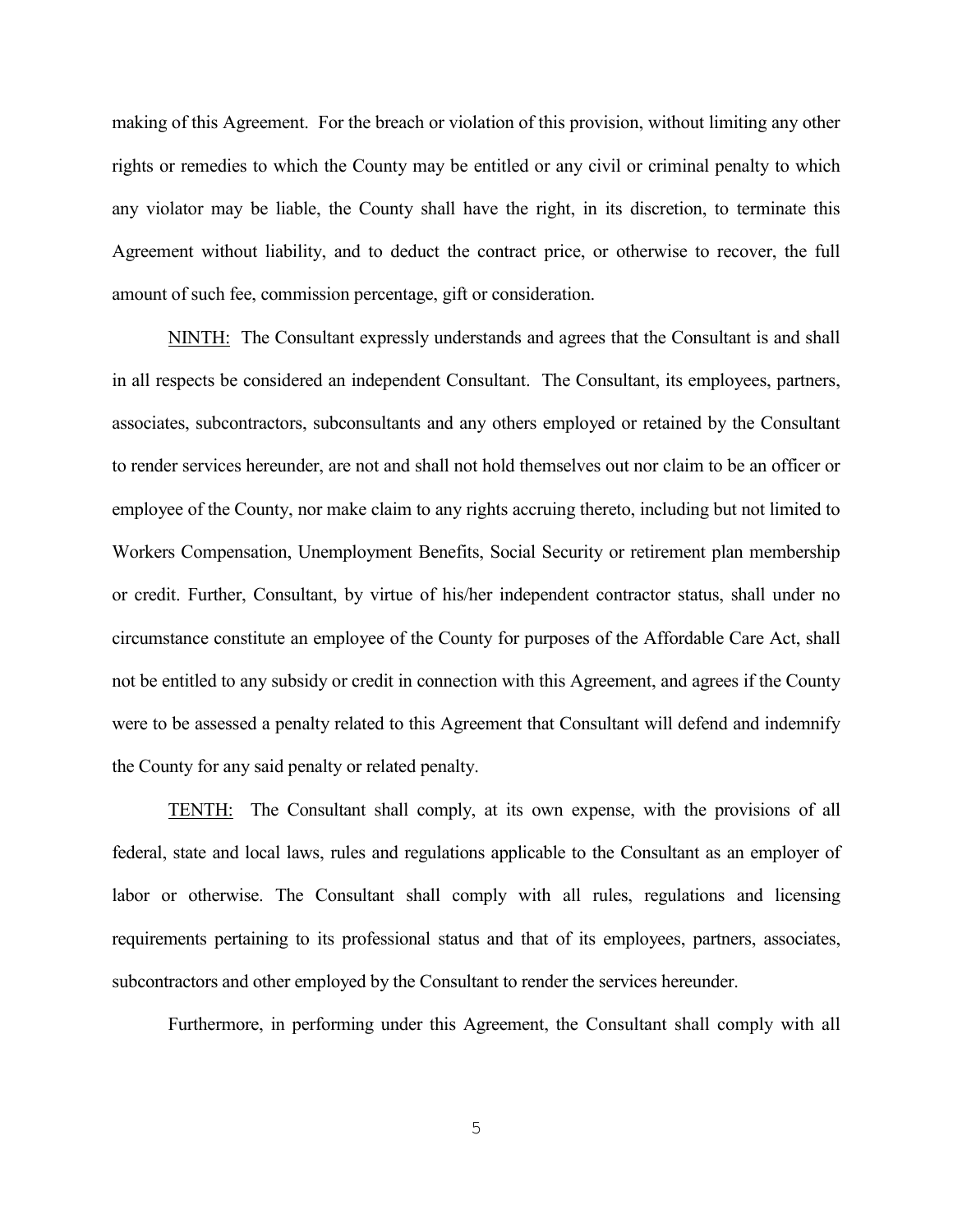Federal, State, local laws and regulations and any terms and conditions of a grant associated with this Agreement. Consultant agrees that, to the extent it is a covered entity or business associate under the Health Insurance Portability and Accountability Act of 1996 ("HIPAA"), it will comply with all applicable requirements of HIPAA. Consultant shall comply with the rules and regulations of the County. The County's Compliance Plan regarding Federal and State fraud and abuse laws is available on the County's website at http://www.co.ontario.ny.us/DocumentCenter/Home/View/236. The Consultant shall abide by the terms of this Plan when delivering services under this Agreement and shall ensure that each individual that provides such services under this Agreement is provided with a copy of the Plan or given access to the Plan.

Furthermore, the Consultant represents and warrants that it, its officers, employees, or agents have not been excluded or terminated from participation in any federal health care programs or New York Medicaid. Should such exclusion or termination occur during the term of this Agreement, Consultant shall promptly notify the County, and such exclusion or termination shall be considered a material breach of this Agreement.

ELEVENTH: The Consultant expressly agrees that:

(a) in the hiring of employees for the performance of work under this Agreement or any subcontract hereunder, neither the Consultant, any subcontractor, nor any person acting on their behalf, shall discriminate against any person on the basis of any characteristic or classification protected under New York State or federal anti-discrimination laws, who is otherwise qualified and available to perform the work to which the employment relates; and

(b) neither the Consultant, any subcontractor, nor any person acting on behalf of such

6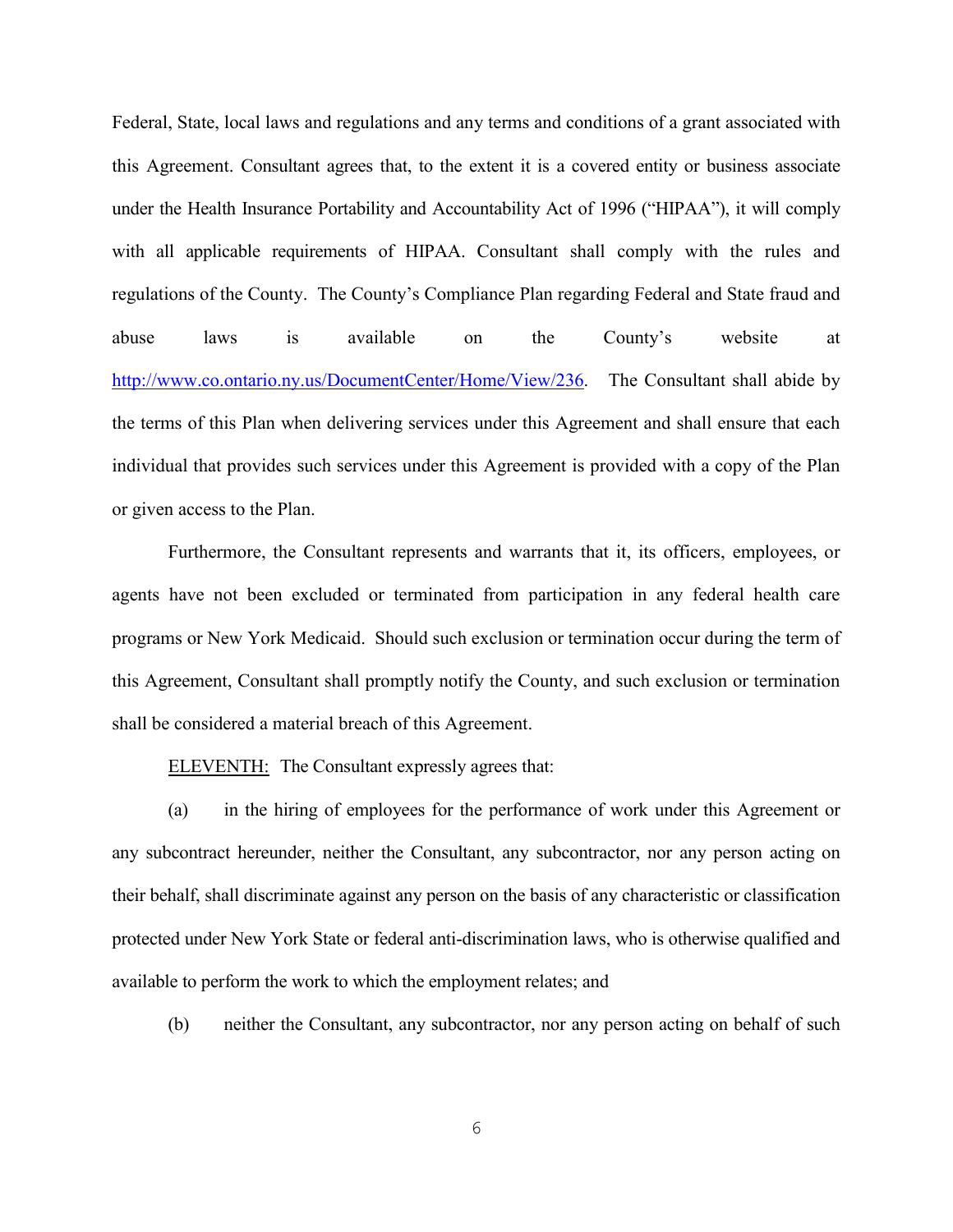Consultant or subcontractor shall, in any manner, harass, discriminate against or retaliate against any employee hired for the performance of work under this Agreement on account of any characteristic or classification protected under New York State or federal anti-discrimination laws; and

(c) in the course of performance of work under this Agreement, neither the Consultant, any subcontractor, nor any person acting on their behalf shall, in any manner, harass, discriminate against, or retaliate against any person on account of any characteristic or classification protected under New York State or federal anti-discrimination laws; and

(d) that there may be deducted from the amount payable to the Consultant by the County under this Agreement a penalty of fifty dollars for each person for each calendar day during which such person was discriminated against or intimidated in violation of the provisions of the Agreement; and

(e) that this Agreement may be cancelled or terminated by the County, and all moneys due or to become due hereunder may be forfeited, for a second or any subsequent violation of this section of the Agreement.

TWELFTH: Failure to secure and maintain the required insurances contained in Schedule "B," which is attached hereto and made a part hereof, is a material breach of this Agreement. Consultant shall reimburse County for any funds expended by County that would have been paid by Consultant's insurance carrier under any required insurance. Should Consultant's required insurance be cancelled or lapse in any way, Consultant shall submit the insurer's notice of cancellation or lapse to County within two business days of receipt.

In addition to, and not in limitation of the insurance requirements contained in Schedule

7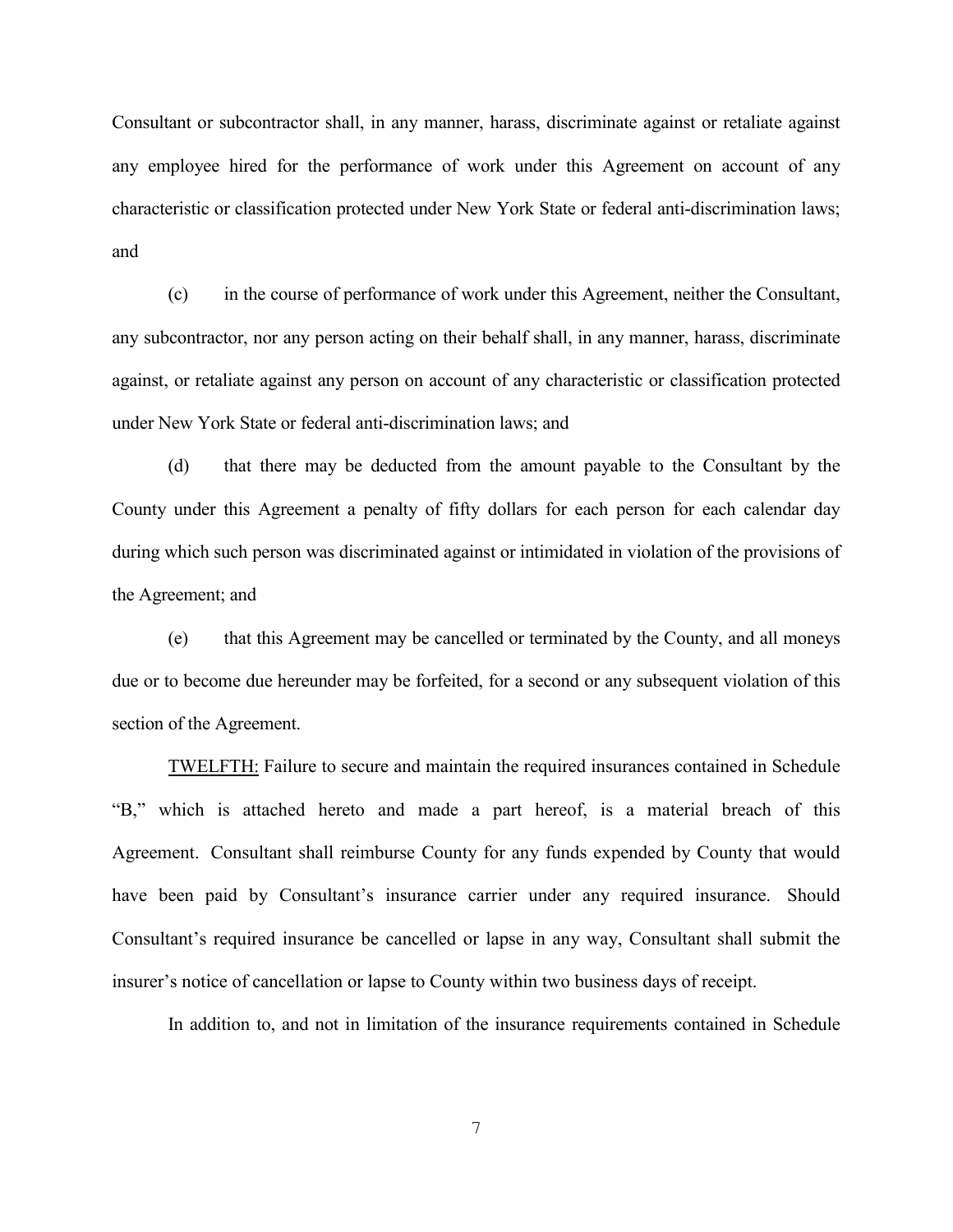"B," the Consultant agrees to the fullest extent of the law:

(a) that except for the amount, if any, of damage contributed to, caused by or resulting from the negligence of the County, the Consultant shall indemnify and hold harmless the County, its officers, employees and agents from and against any and all liability, damage, penalties, claims, demands, costs, judgments, fees, attorneys' fees or loss arising directly or indirectly out of the performance or failure to perform hereunder by the Consultant or third Parties under the direction or control of the Consultant; and

(b) to provide defense for and defend, at its sole expense, any and all claims, demands or causes of action directly or indirectly arising out of the performance or failure to perform referred to in Sub-paragraph "(a)" of the "TWELFTH" paragraph and to bear all other costs and expenses related thereto. This duty to defend shall be triggered immediately upon notice to the Consultant by the County of the County's receipt of a Notice of Claim, service of process or other demand or claim.

THIRTEENTH: All notices of any nature referred to in this Agreement shall be in writing and sent by registered or certified mail postage pre-paid, to the respective addresses set forth below or to such other addresses as the respective Parties hereto may designate in writing:

To the County:

7.Name of Department 8.Street Address 9.City,State,Zip

To the Consultant:

10.Name of Consultant 11.Street Address 12.City,State,Zip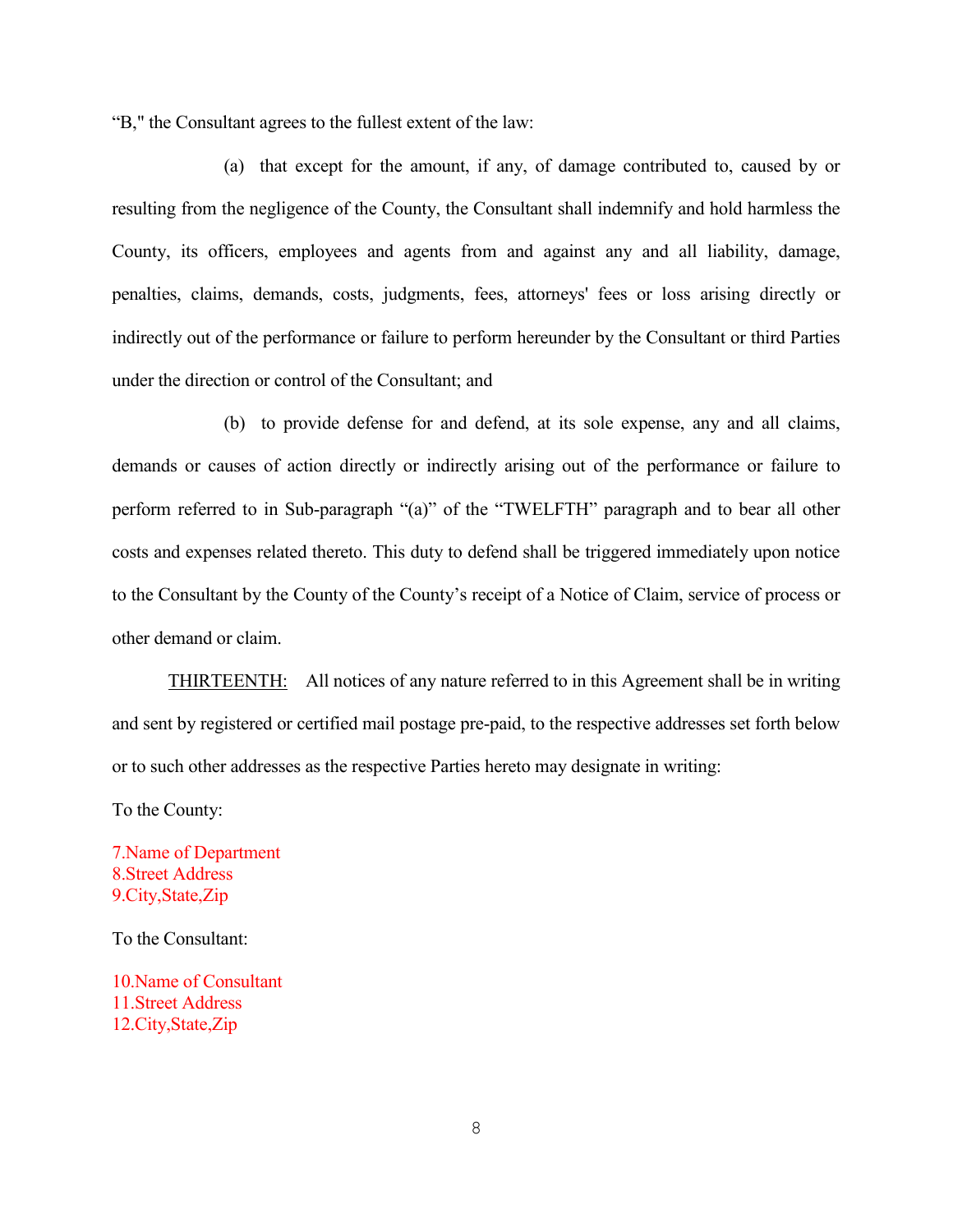FOURTEENTH: This Agreement and its attachments constitute the entire Agreement between the Parties with respect to the subject matter hereof and shall supersede all previous negotiations, commitments and writings. It shall not be released, discharged, changed or modified except by an instrument in writing signed by a duly authorized representative of each of the Parties.

FIFTEENTH: If any provision of this Agreement is determined to be invalid or unenforceable, that shall not affect the validity or enforceability of the remaining portions of this Agreement. Any such invalid or unenforceable provision shall be modified so as to give effect to the original intent of the Parties to the maximum extent possible.

SIXTEENTH: The defense and indemnification obligations provided herein shall survive the expiration or termination of this Agreement, whether occasioned by this Agreement's expiration or earlier termination.

SEVENTEENTH: The Parties hereto understand and agree that each and every provision of law and clause required by law to be inserted in this Agreement shall be deemed to have been inserted herein, and if through mistake or inadvertence such provision is not inserted, said clause shall be deemed to have been inserted and shall have the full force and effect of law.

EIGHTEENTH: Notwithstanding, in accordance with Section 362 of the County Law, the County shall have no liability under this Agreement to Contractor or to anyone else beyond funds appropriated for this Agreement.

NINETEENTH: This Agreement shall not be enforceable until signed by all Parties and approved by the County of Ontario.

9